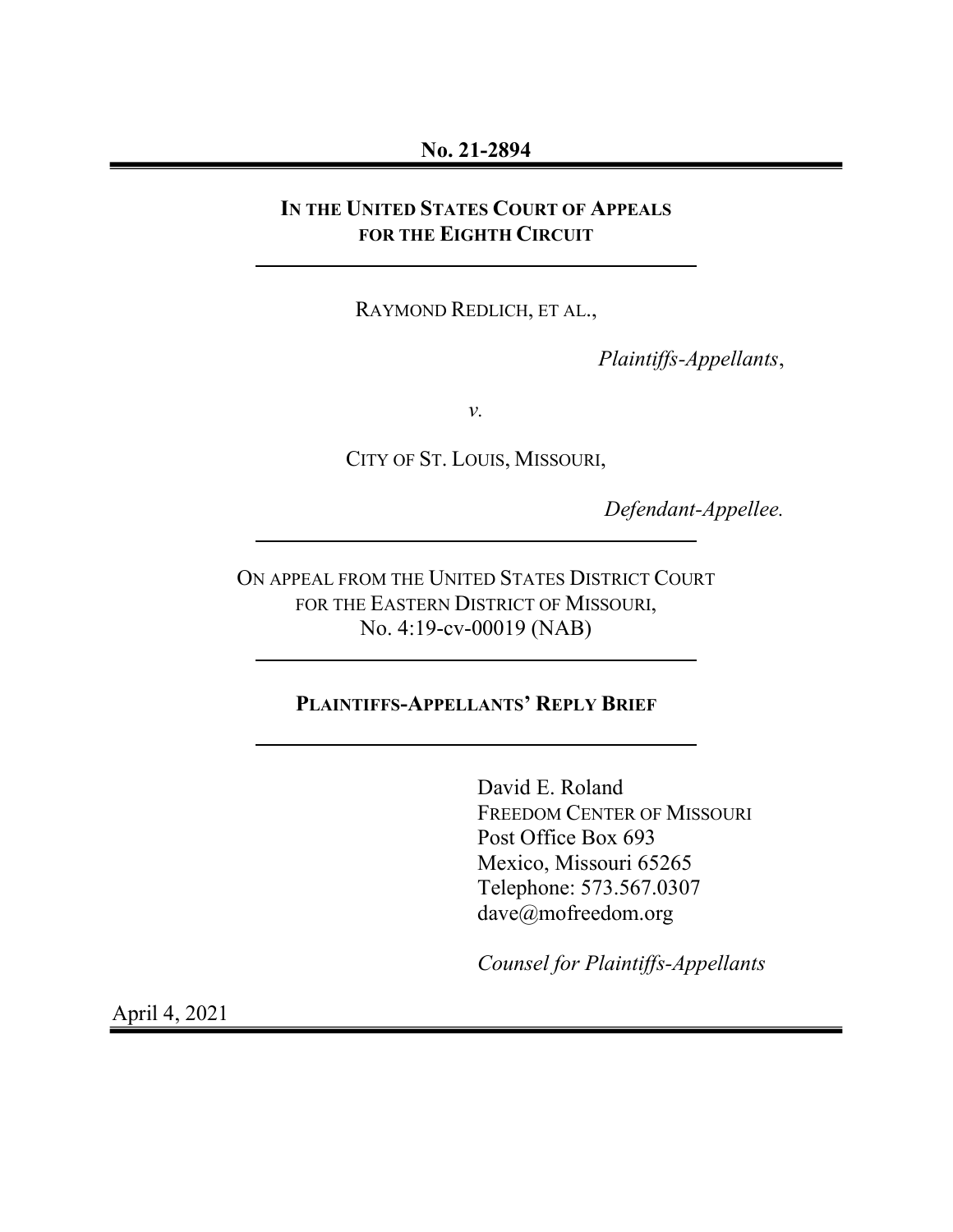| I.  | The Court must view the facts of this case in the light most                                                              |
|-----|---------------------------------------------------------------------------------------------------------------------------|
|     | A. The District Court did not purport to question or disregard                                                            |
|     | B. Courts considering summary judgment may only reject<br>affidavit statements if they directly contradict the affiant's  |
|     | C. Pastor Ray's affidavits explaining his faith did not                                                                   |
|     | D. The Court must disregard the City's other efforts to                                                                   |
| II. | The record in this case calls into question the seriousness<br>of the City's alleged interest in preventing the spread of |
|     |                                                                                                                           |
|     |                                                                                                                           |
|     |                                                                                                                           |

# TABLE OF CONTENTS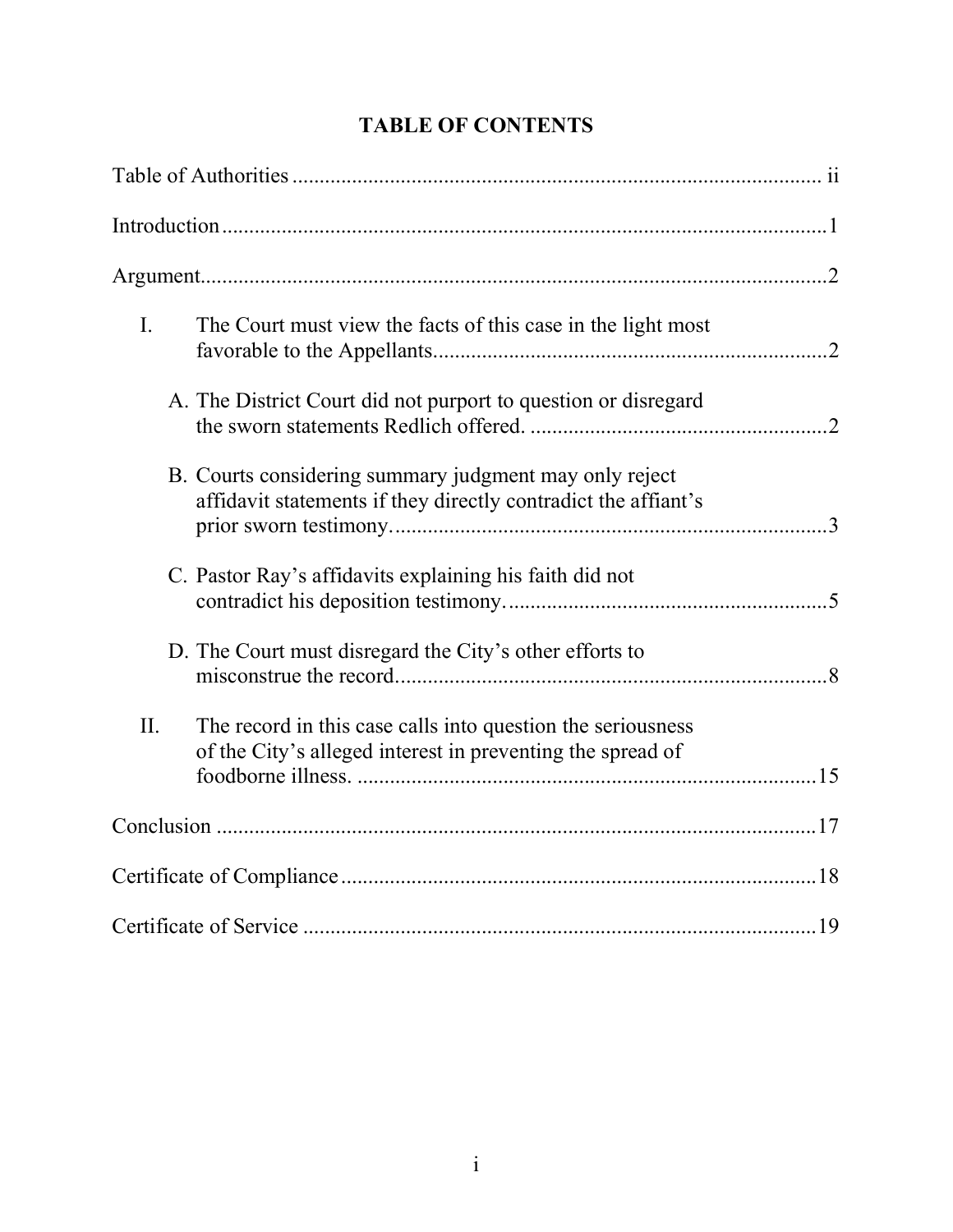## Table of Authorities

## **Cases**

| Brown v. Entertainment Merchants Assn.,                  |
|----------------------------------------------------------|
| Camfield Tires, Inc. v. Michelin Tire Corp.,             |
| Doe v. Hagar,                                            |
| Employment Div., Dept. of Human Res. of Oregon v. Smith, |
| Johnson v. Minneapolis Park and Recreation Bd.,          |
| Popoalii v. Correctional Medical Services,               |
| Tolan v. Cotton,                                         |
| <b>Constitutional Provisions</b>                         |
|                                                          |

## Court Rules

|--|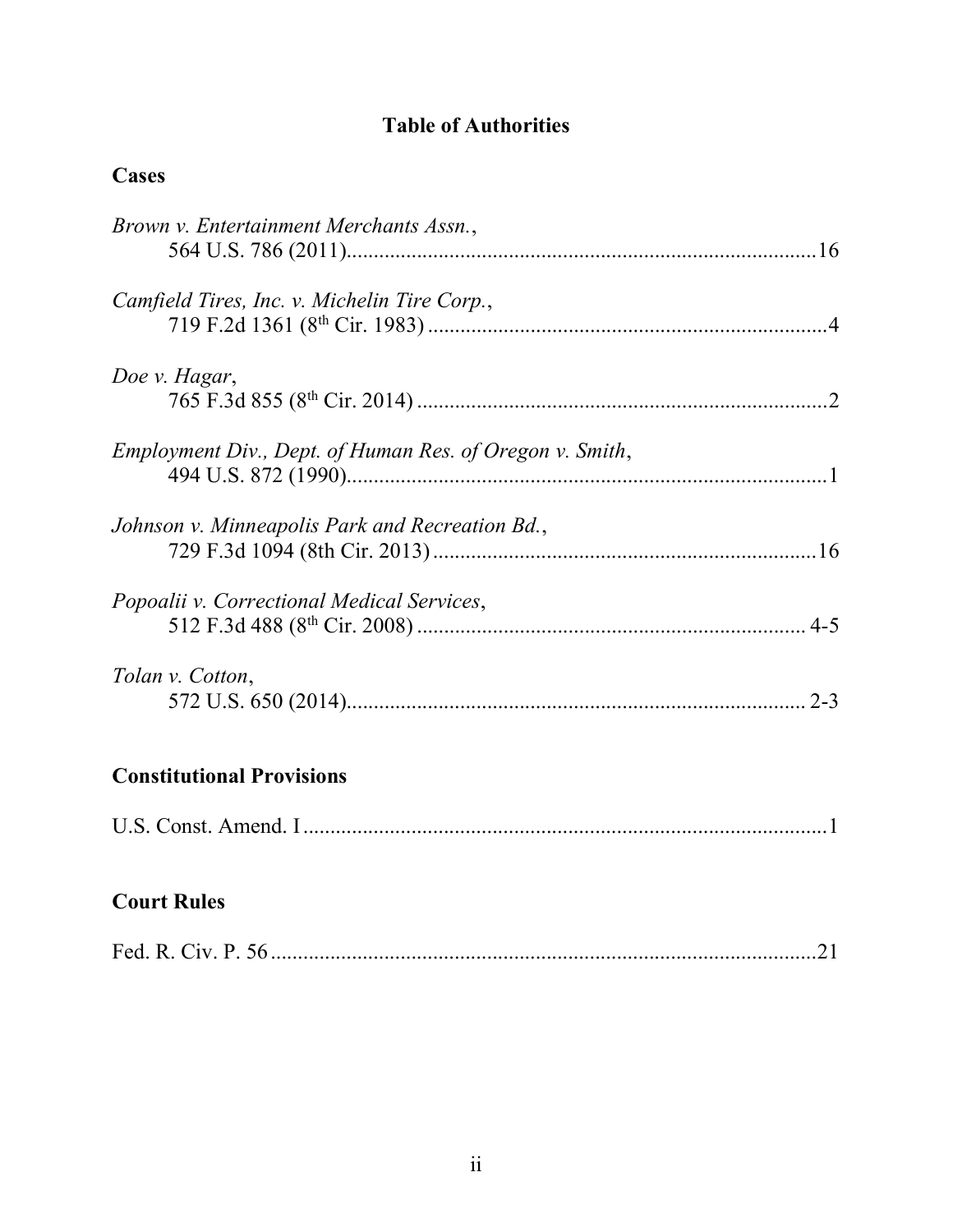#### **INTRODUCTION**

The question in this case is whether the First Amendment to the U.S. Constitution allows the Appellee, City of St. Louis ("the City"), to require the Appellants, Pastor Ray Redlich and his assistant, Chris Ohnimus, to comply with expensive, onerous regulations before they may engage in the expressive, religious act of seeking out homeless people on the City's streets and sidewalks and providing them food prepared at church kitchens certified by health authorities.

The District Court granted summary judgment in favor of the City because it concluded (1) that the City's application of its regulations to the Appellant's expressive conduct survived intermediate scrutiny, and (2) that the "hybrid rights"/strict scrutiny analysis introduced by Employment Division, Department of Human Resources of Oregon v. Smith, 494 U.S. 872 (1990), is only triggered if Pastor Ray and Chris could first establish a violation of a constitutional right other than the free exercise of religion.

Although an appeal from a grant of summary judgment obliges this Court to consider the facts (and all permissible inferences) in the light most favorable to the Appellants, the City's brief urged the Court to disregard many aspects of the record that support the Appellants' claims. The Court should reject the City's deeply flawed representation of the record and it should reverse the District Court's judgment.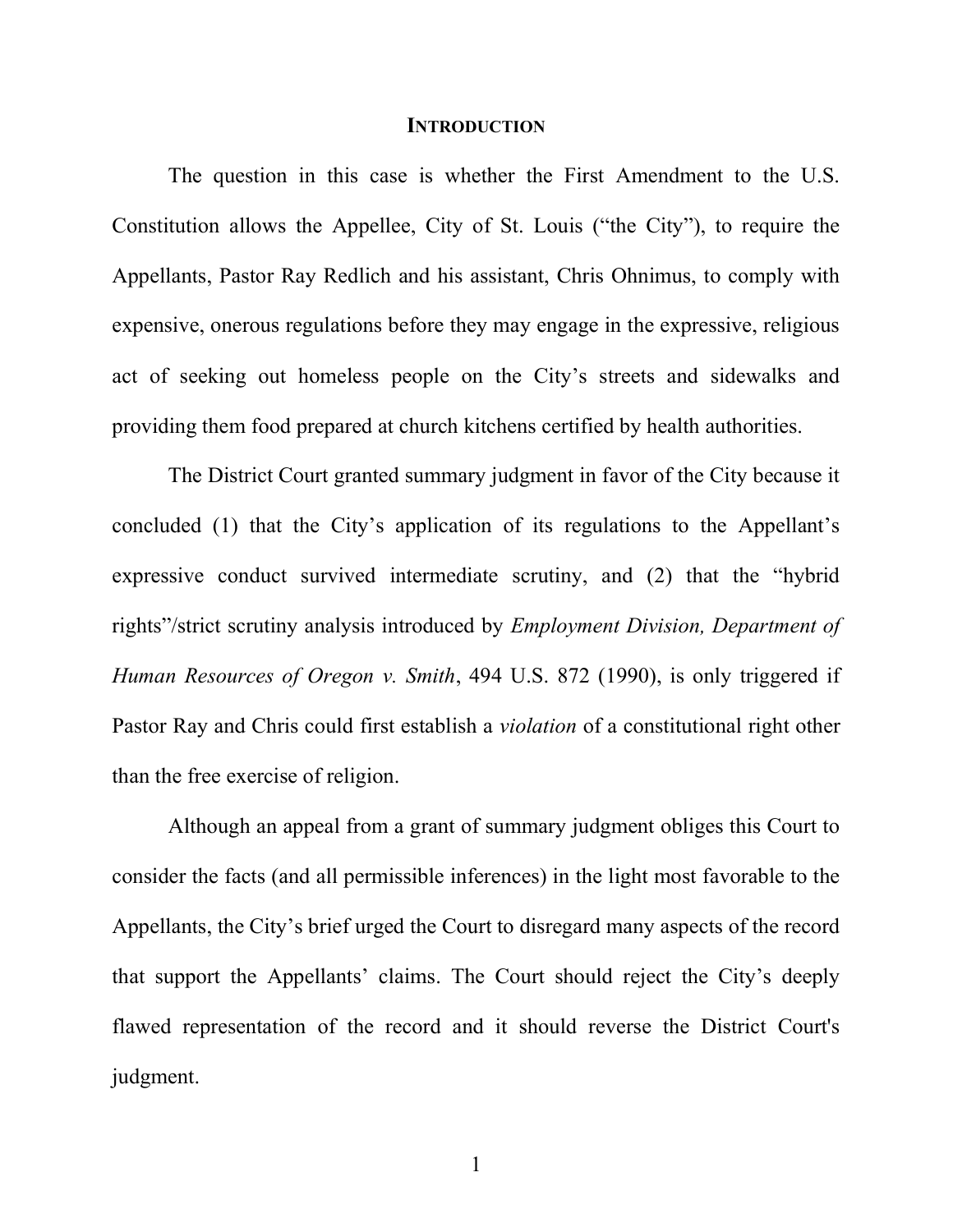#### ARGUMENT

#### I. This Court must view the facts of this case in the light most favorable to the Appellants.

A district court considering a motion for summary judgment is obligated to accept the version of the facts in the record that is most favorable to the nonmoving party; if there is any question about the veracity of a witness's testimony in regard to disputed material facts, that is an issue that must be addressed at trial. Tolan v. Cotton, 572 U.S. 650 (2014). This Court reviews a grant of summary judgment *de novo*, applying the same standard that should have been applied by the District Court. Doe v. Hagar, 765 F.3d 855, 860 ( $8<sup>th</sup>$  Cir. 2014).

Because the District Court resolved this case by granting summary judgment in favor of the City, this Court's task should be limited to viewing the facts in the light most favorable to Pastor Ray and Chris, interpreting the relevant legal provisions, and applying the appropriate standard of scrutiny. The City's brief, however, complicated the Court's task by disputing even the most basic facts that the Appellants have shown the record to support. As this section will show, the Court must reject the City's portrayal of the facts of this case.

### A. The District Court did not purport to question or disregard the sworn statements Redlich offered.

The City's brief disregarded the Appellants' own explanation of what their religious beliefs require when it comes to sharing food with the homeless, arguing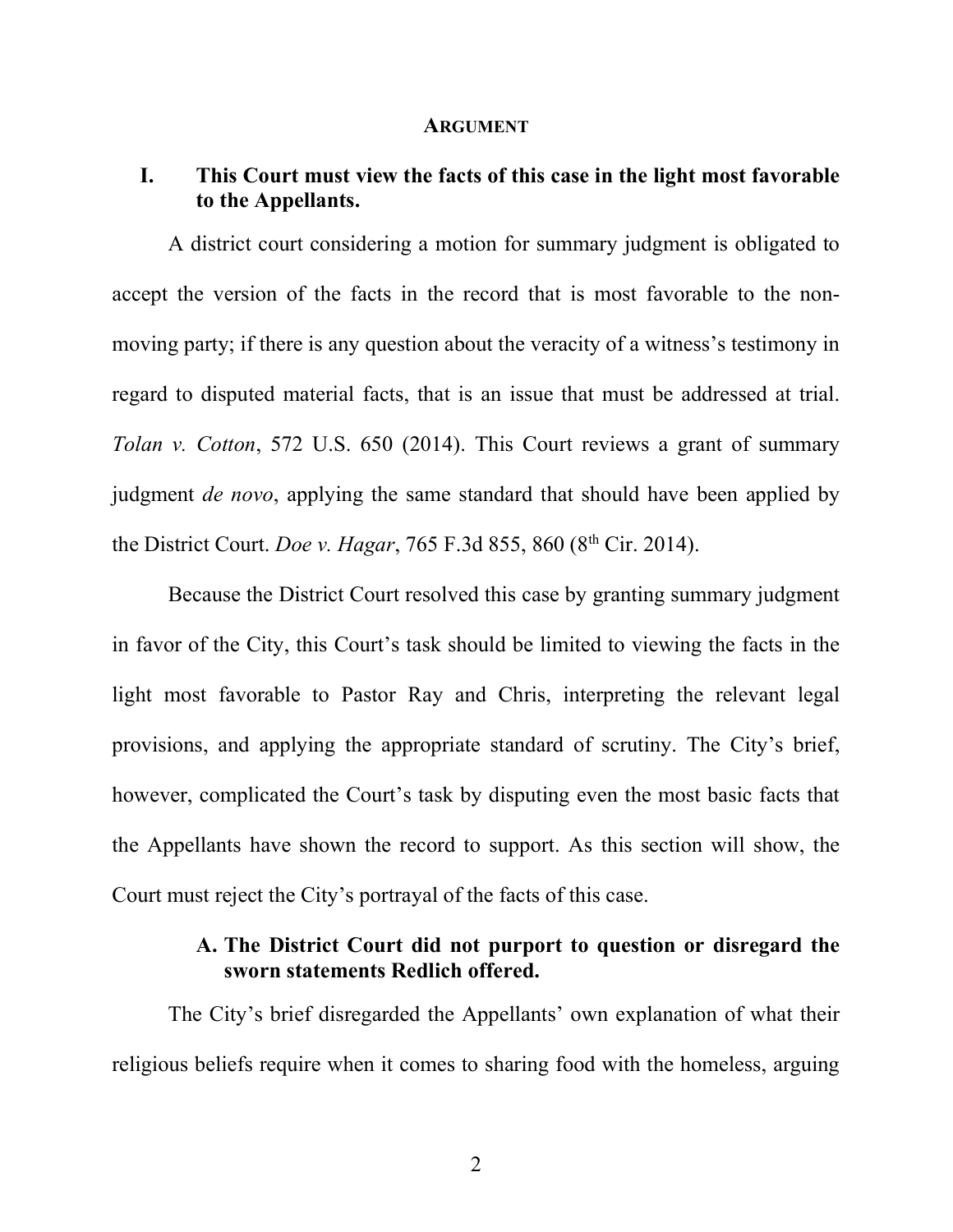instead that the Appellants' religious beliefs do not require them to share food with the homeless at all. Resp. Br., at 3, 11-12. The City went so far as to claim that the District Court "rejected" Pastor Ray's explanation of what his faith requires. Resp. Br., at 12. These assertions are both incorrect. Indeed, contrary to the City's claim, the District Court overruled the City's objection to Pastor Ray's affidavits. JA 910; R.Doc. 57, at 10; AD 10. The District Court did state that any contradiction created by the affidavits might impact the "credibility" of Pastor Ray's sworn statements, and stated that it would give each affidavit "only the consideration it deserves under Fed. R. Civ. P. 56." JA 910; R.Doc. 57, at 10; AD 10. It does not appear that the District Court questioned the credibility of Pastor Ray's affidavit statements, but in any event federal judges considering motions for summary judgment are not permitted to weigh the credibility of the sworn testimony presented to them. See Tolan at 656-57. If the District Court's judgment was indeed influenced by its assessment of the "credibility" of the testimony before it, its grant of summary judgment would have been improper.

## B. Courts considering summary judgment may only reject affidavit statements if they directly contradict the affiant's prior sworn testimony.

The City cites two cases for the proposition that if an affidavit filed in opposition to a summary judgment motion directly contradicts the affiant's prior sworn statements, federal courts may conclude that the affidavit does not create a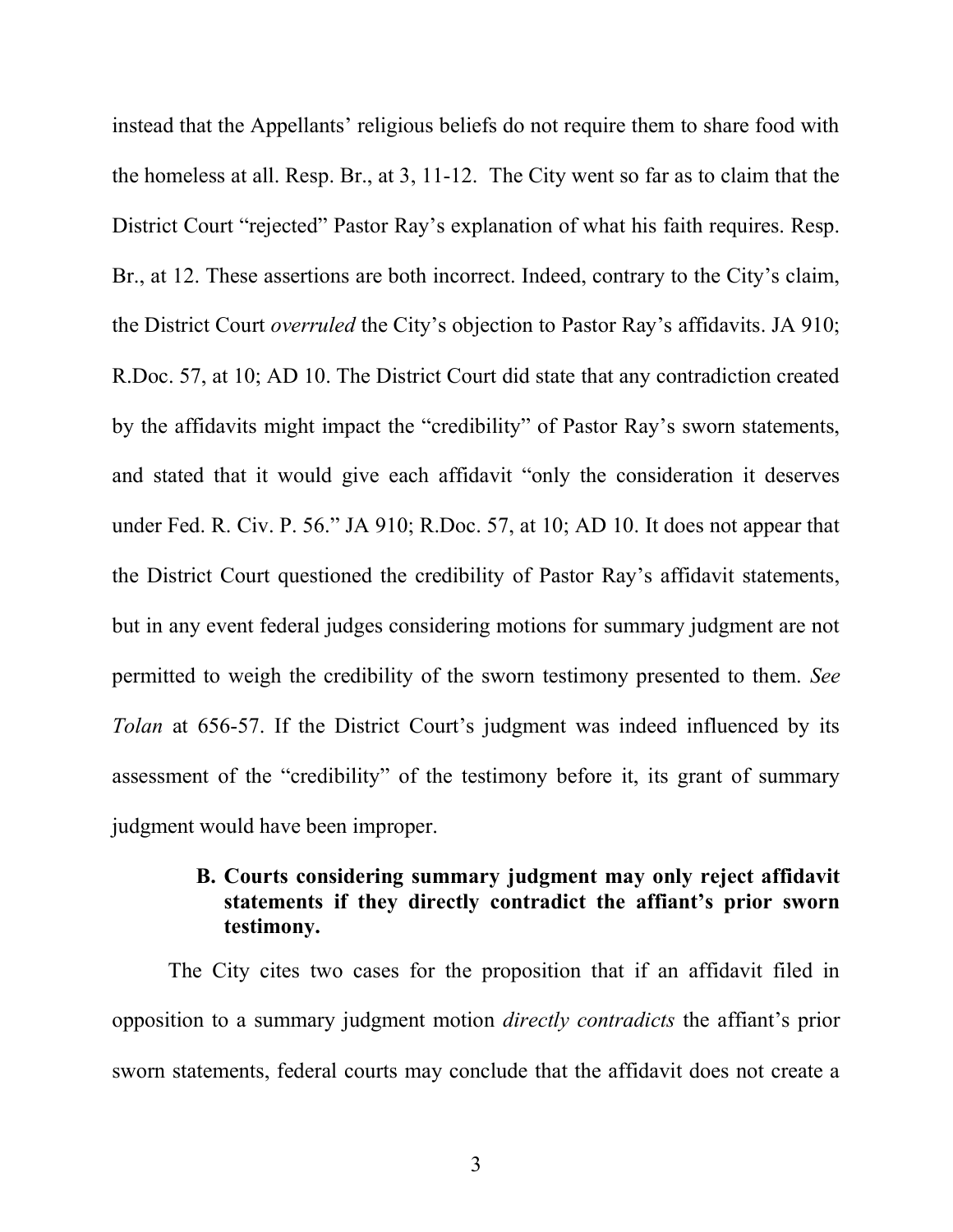genuine issue of material fact. Resp. Br., at 12. Careful review of these cases reveals that the relevant holdings are extremely limited and not applicable to the instant case.

The first cited case, Camfield Tires, Inc. v. Michelin Tire Corp., 719 F.2d 1361 ( $8<sup>th</sup>$  Cir. 1983), involved a dispute over whether a manager followed instructions the head of the plaintiff corporation had given him. At the Camfield's deposition he specifically testified that he believed that his instructions had been followed and he reiterated that he was not saying that the manager deposited a check before they were supposed to. Id. at 1363. In an affidavit submitted a year later, however, Camfield asserted that the check had been presented "contrary to instructions" and that if it had been presented "in accordance with the instructions," the legal issue in question would not have arisen. Id. This Court noted some disagreement among federal circuit courts as to whether such inconsistent statements would preclude a court from granting summary judgment, but concluded that the district court was permitted to find that the statement made in the affidavit was a "sham." Id. at 1365-66.

The second cited case, Popoalii v. Correctional Medical Services, 512 F.3d 488 (8<sup>th</sup> Cir. 2008), involved an expert witness who submitted two affidavits concerning medical care that, the plaintiff alleged, caused her to go blind. In the first affidavit the expert witness testified that he "had no specific criticisms of the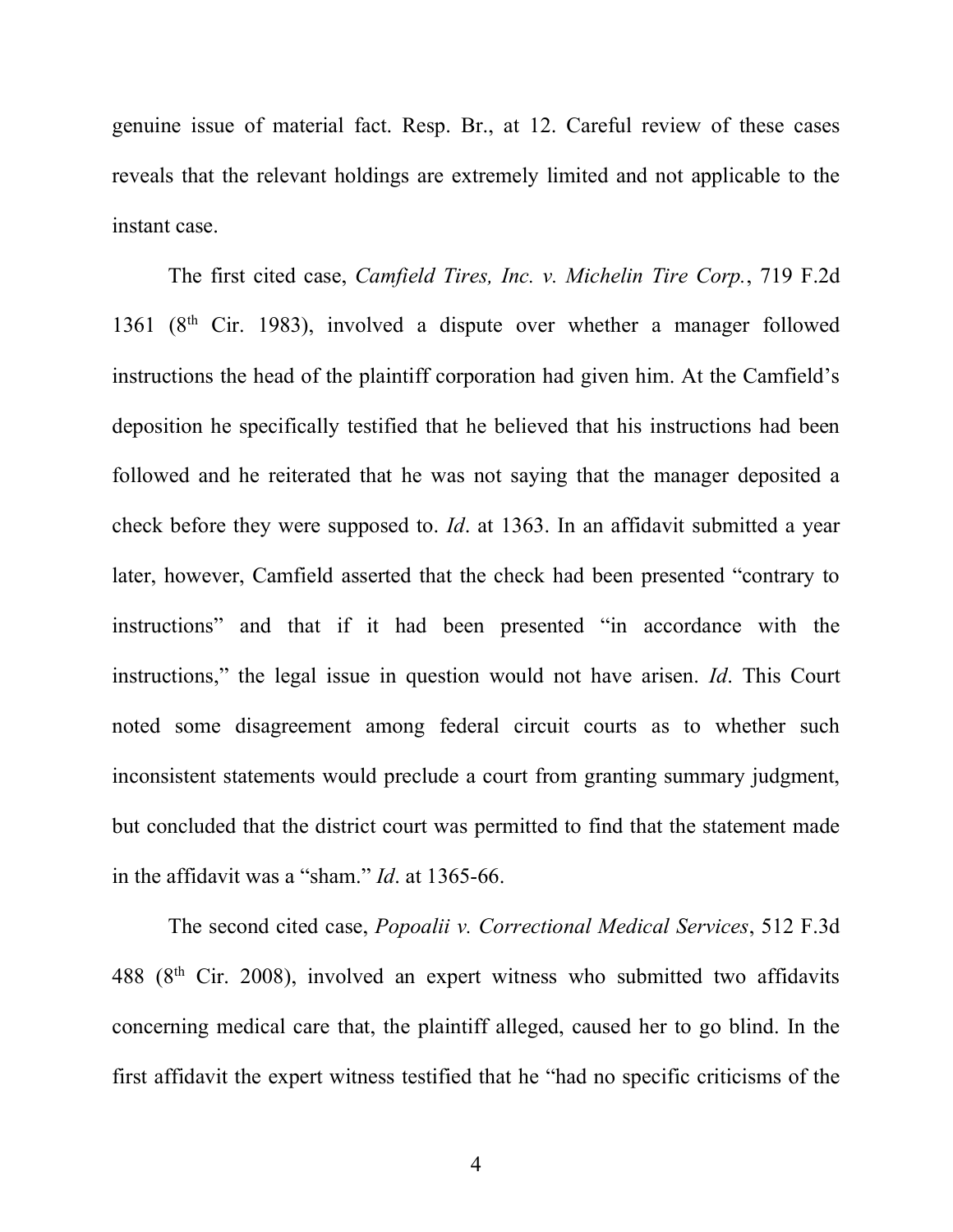defendants' medical treatment," that two different conditions might have caused the plaintiff's blindness, that only one of those two conditions might have been responsive to treatment, and that the plaintiff's blindness could still have developed even if the defendants had provided treatment for the potentiallyresponsive condition. Id. at 498-99. The expert witness would not express an opinion as to which of the two possible conditions had actually caused the plaintiff's blindness. Id. at 499. In the second affidavit, however, the expert witness claimed that if the defendants had tested for and monitored the treatable condition, they could have likely prevented the plaintiff's blindness. Id. This Court held that the second affidavit was "actually inconsistent" with the expert's previous testimony and that the district court had not abused its discretion in striking the second affidavit.<sup>1</sup> Id.

### C. Pastor Ray's affidavits explaining his faith did not contradict his deposition testimony.

In the instant case, there is no "direct contradiction" between the Appellants' deposition testimony and the statements made in Pastor Ray's affidavits. The City

<sup>&</sup>lt;sup>1</sup> The expert witness could not suggest that treatment for the potentially-responsive condition likely would have prevented the plaintiff's blindness without concluding (contrary to the expert witness's initial statement) that the potentially-responsive condition was the actual cause of the plaintiff's blindness.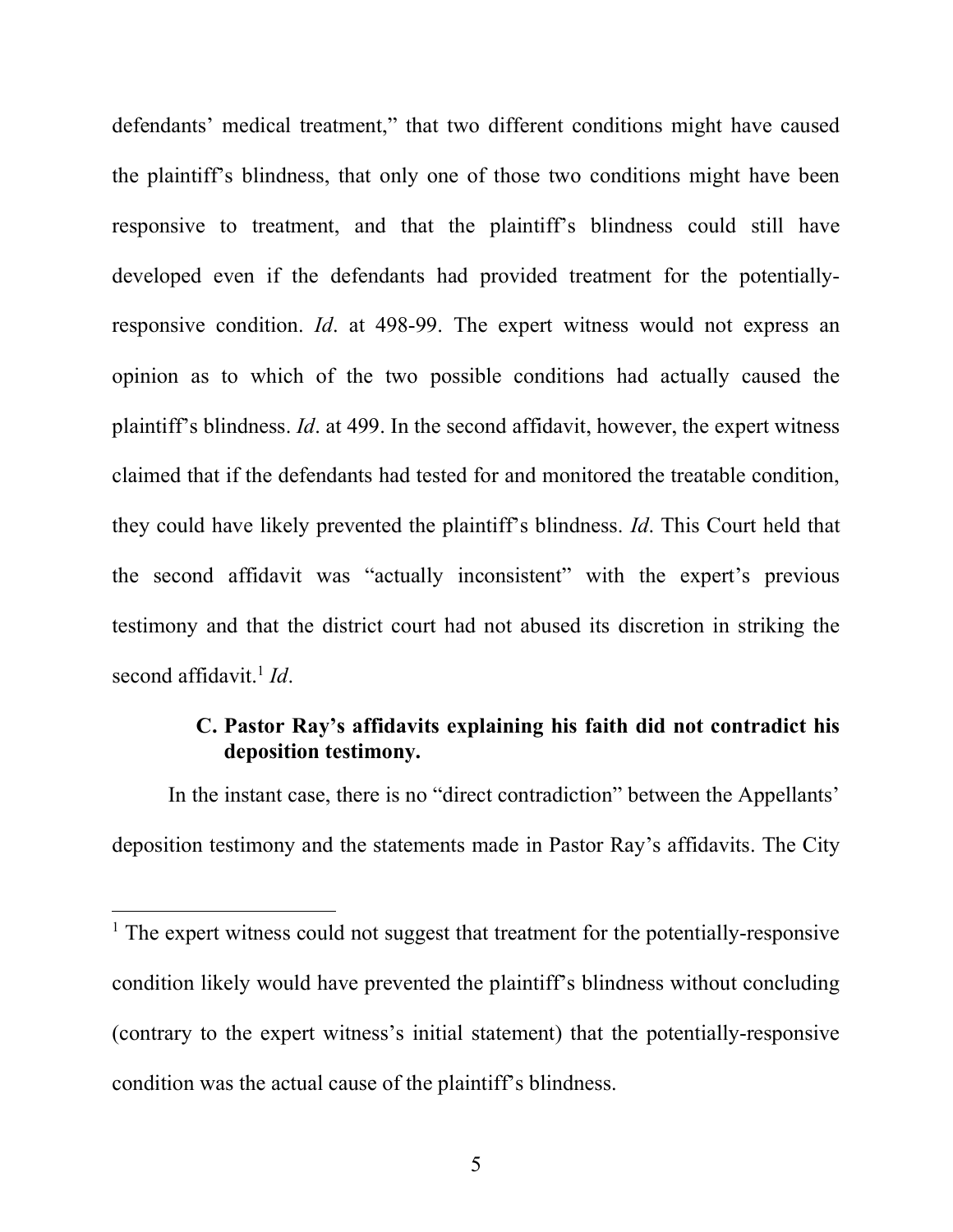makes three specific representations to the Court concerning the Appellant's religious beliefs, which it claims Pastor Ray and Chris "admitted" in their depositions: (1) the Appellants' religion does not require them to distribute food to the homeless; (2) their religious beliefs do not mandate the distribution of any particular kind of food; and (3) they could express adherence to their faith by distributing only pre-packaged food items or whole fruit. Resp. Br., at ii, 3-4, 11- 12. It is crucial for the Court to consider the *actual* questions the City's attorney posed at the deposition, the answers given at the deposition, and the way that Redlich's affidavits expound upon the answers given at the deposition.

As to the first of these representations, that the Appellants' religion does not require them to distribute food to the homeless, nothing in either of the Appellants' depositions supports the City's claim. When the City asked Pastor Ray about the basis for this lawsuit, he responded that the goal was to establish the rights of the people to feed the hungry and the homeless and he specifically affirmed that sharing food with the homeless was part of his religious beliefs. JA 110; R.Doc 35- 3, at 16. When the City asked Chris a similar question, he responded that they filed their lawsuit so they could fulfill a "biblical mandate" to help the needy and because the City's ordinance was interfering with his religious beliefs. JA 199; R.Doc. 35-4, at 16. Pastor Ray also later stated that the City's ordinance restricted his religious exercise by preventing him from freely sharing food with the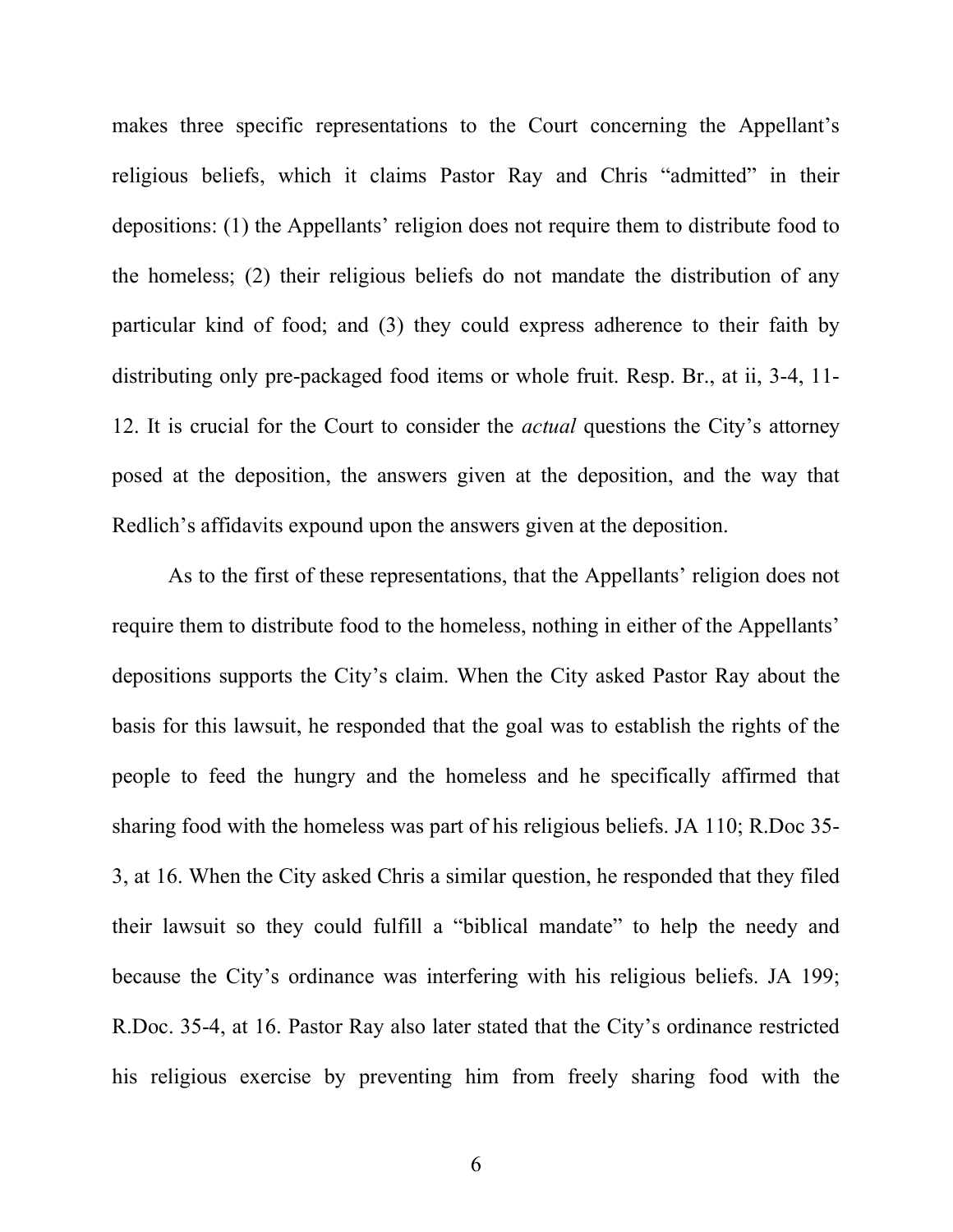homeless. JA 156-57; R.Doc. 35-3, at 62-63. Pastor Ray and Chris offered statements in their affidavits that confirmed the importance that their faith puts not only on feeding the hungry, but also on seeking out hungry persons and serving them nutritious food wherever they might be found. JA 261-63, 268; R.Doc. 36-1, at 1-3, 8; JA 271-2, 275; R.Doc. 36-2, at 1-2, 5; JA 631-32, 638; R.Doc. 44-1, at 1- 2, 8.

As to the second and third of the City's assertions, the questions relevant to the City's assertions were posed during Pastor Ray's deposition, when the City asked whether he could communicate his intended religious message "by distributing food other than bologna sandwiches". JA 150-51; R.Doc. 35-3, at 56- 57. Pastor Ray responded that he could, but he specifically added that he and Chris provide sandwiches because other forms of food might not provide "a balanced diet" and sandwiches are "more typical of the average person's food consumption." JA 151; R.Doc. 35-3, at 57. He also agreed that he could communicate God's love by providing different kinds of sandwiches, whole food, or prepackaged food. JA 151; R.Doc. 35-3, at 57. Posed with similar questions, Chris expressed confusion, but pointed out that they sometimes distribute peanut butter and jelly sandwiches, as well as bananas and oranges. JA 221; R.Doc. 35-4, at 38. Importantly, the City's questions did not ask whether Pastor Ray or Chris could fulfill their religious obligation to feed the homeless by only providing the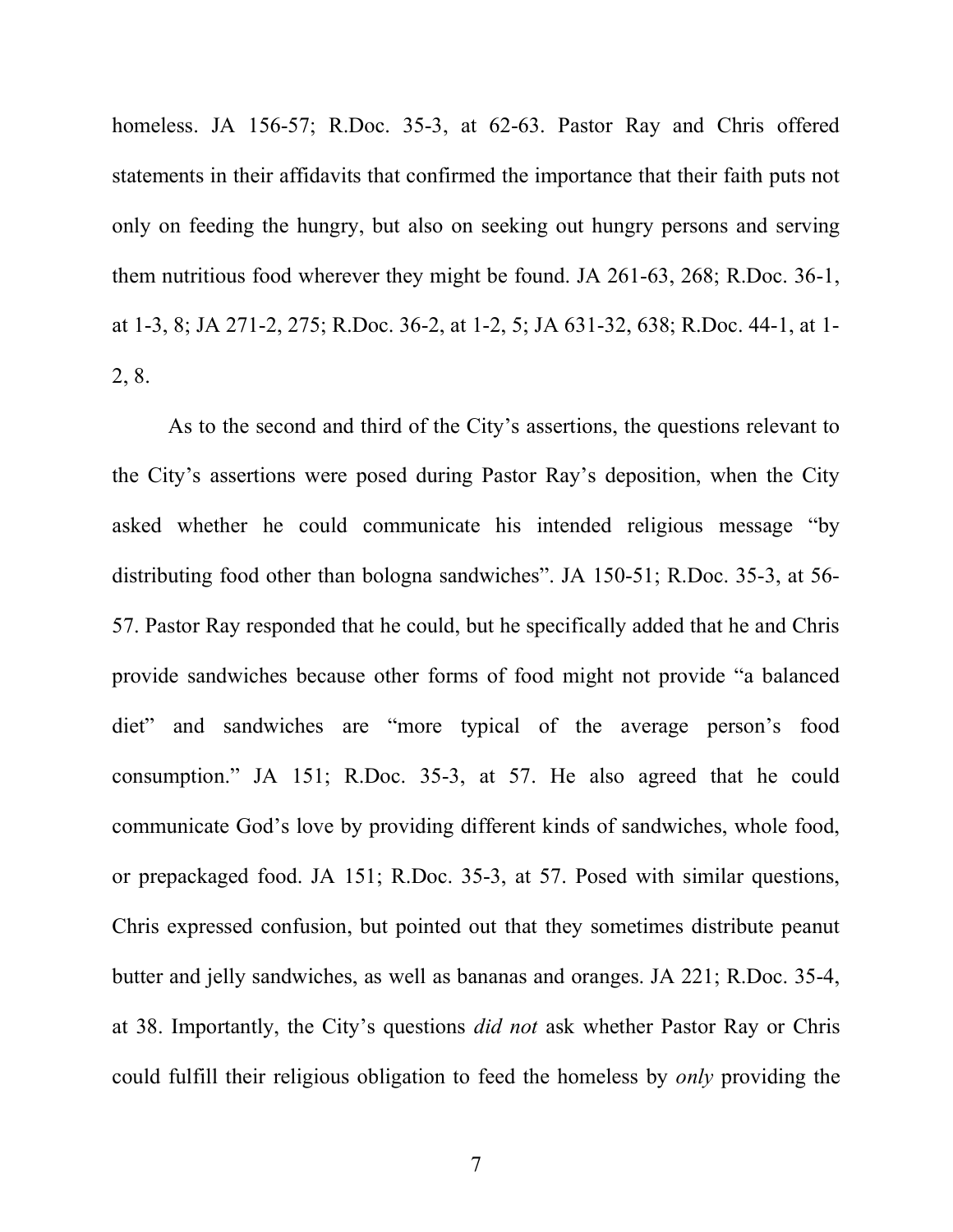sort of chips, granola, or whole fruit for which (ignoring the Food Code's restrictions regarding Mobile Food Establishments) the City contends no permit is required. Indeed, when the City implied that such limited food options might suffice to fulfill the Appellants' religious obligations, they disputed the City's assertion and explained why it was incorrect. JA 614-615; R.Doc. 44, at 11-12. In sum, the relevant deposition testimony merely confirmed what Pastor Ray and Chris had always openly admitted—that they can use various kinds of foods to engage in their expressive religious act of sharing food with the homeless. But that confirmation does not in any way contradict Pastor Ray's deposition statement indicating the importance of providing a "balanced diet" or "a diet that would be more typical of the average person's food consumption. JA 151, R.Doc. 35-3, at 57. Pastor Ray's affidavit statements reinforce and clarify what the Appellants said in their depositions about their religious beliefs. Because there is no contradiction between the deposition testimony and the affidavits, there is no basis for rejecting or otherwise discounting the statements made in those affidavits.

## D. The Court must disregard the City's other efforts to misconstrue the record.

Beyond the crucial matter of what the Appellants' faith requires when it comes to sharing food with the homeless, many other arguments the City presented in its brief rely heavily on their own version of the facts—even though the Appellants expressly disputed many of these facts and even though the District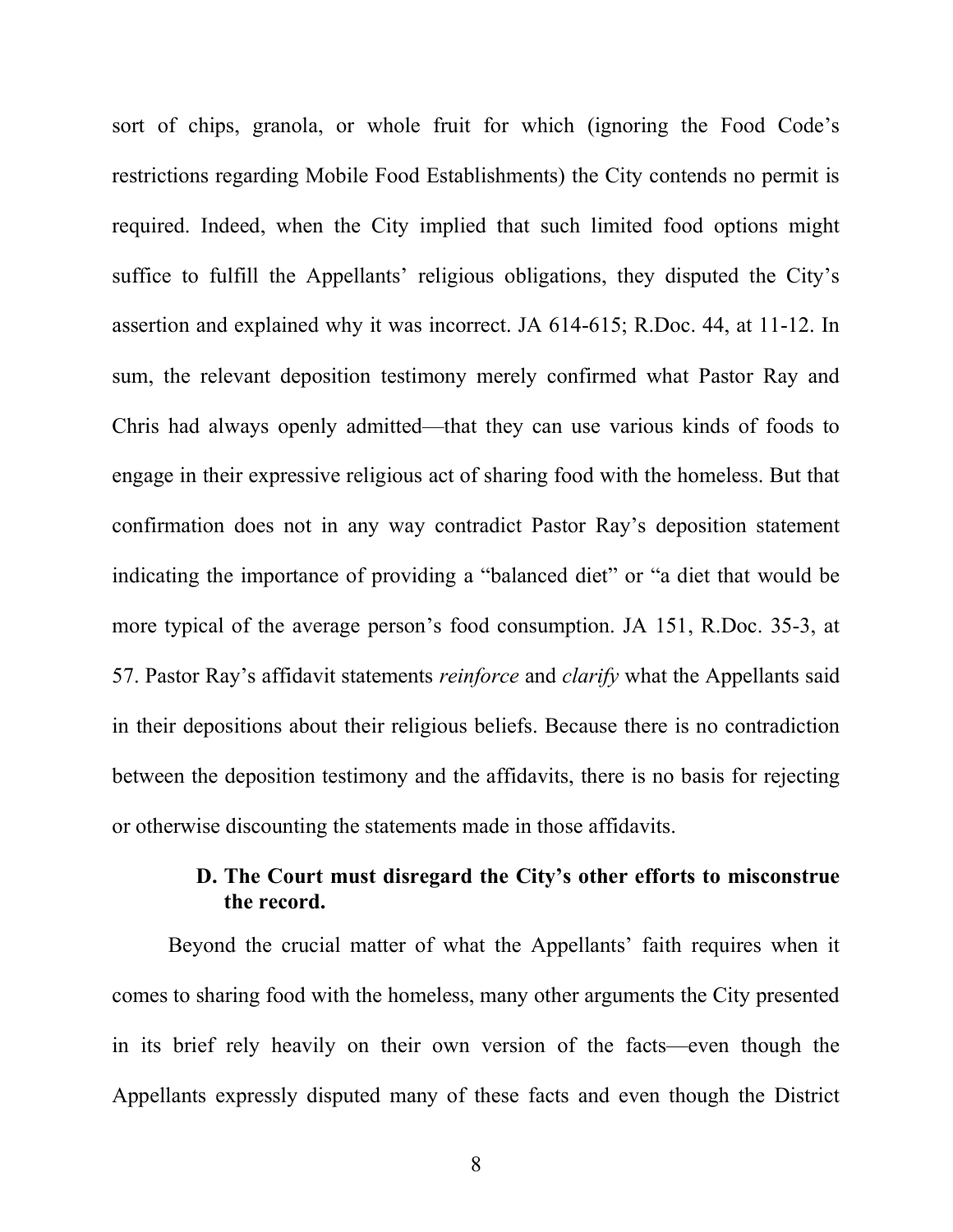Court sustained the Appellants' objections related to several of these facts. Specifically, the District Court rejected the claims the City made in paragraphs 47 and 48 of its Statement of Uncontroverted Material Facts because the affidavit relied upon failed to establish a foundation for the claims he was asserting. JA 908- 09; R.Doc. 57, at 8-9; AD 8-9. The City did not argue that the District Court had erred in rejecting these claims, it simply *ignored* the fact that the District Court had rejected them. See Resp. Br., pp. 1, 27.

The City's brief also misconstrued the way that the Food Code's regulations impact the expressive religious practice at issue in this case. In their initial brief Pastor Ray and Chris explained why complying with the City's regulations would make it almost impossible to continue with their food-sharing ministry. App. Br. at 9-16. Pastor Ray's sworn statements explain that his faith requires him to communicate God's love not merely by occasionally giving junk food to people who are hungry, but that he must (1) seek out the hungry wherever they might be found, (2) try to meet their need for food immediately, and (3) try to do so in a way that provides balanced nutrition. The record shows that the Appellants can and do use various kinds of foods to meet the needs of the hungry people they encounter, but that much of the food they provide is prepared in church kitchens that have been certified by local health authorities and kept cold from the time Pastor Ray and Chris receive it until the time it is handed out to hungry people on the City's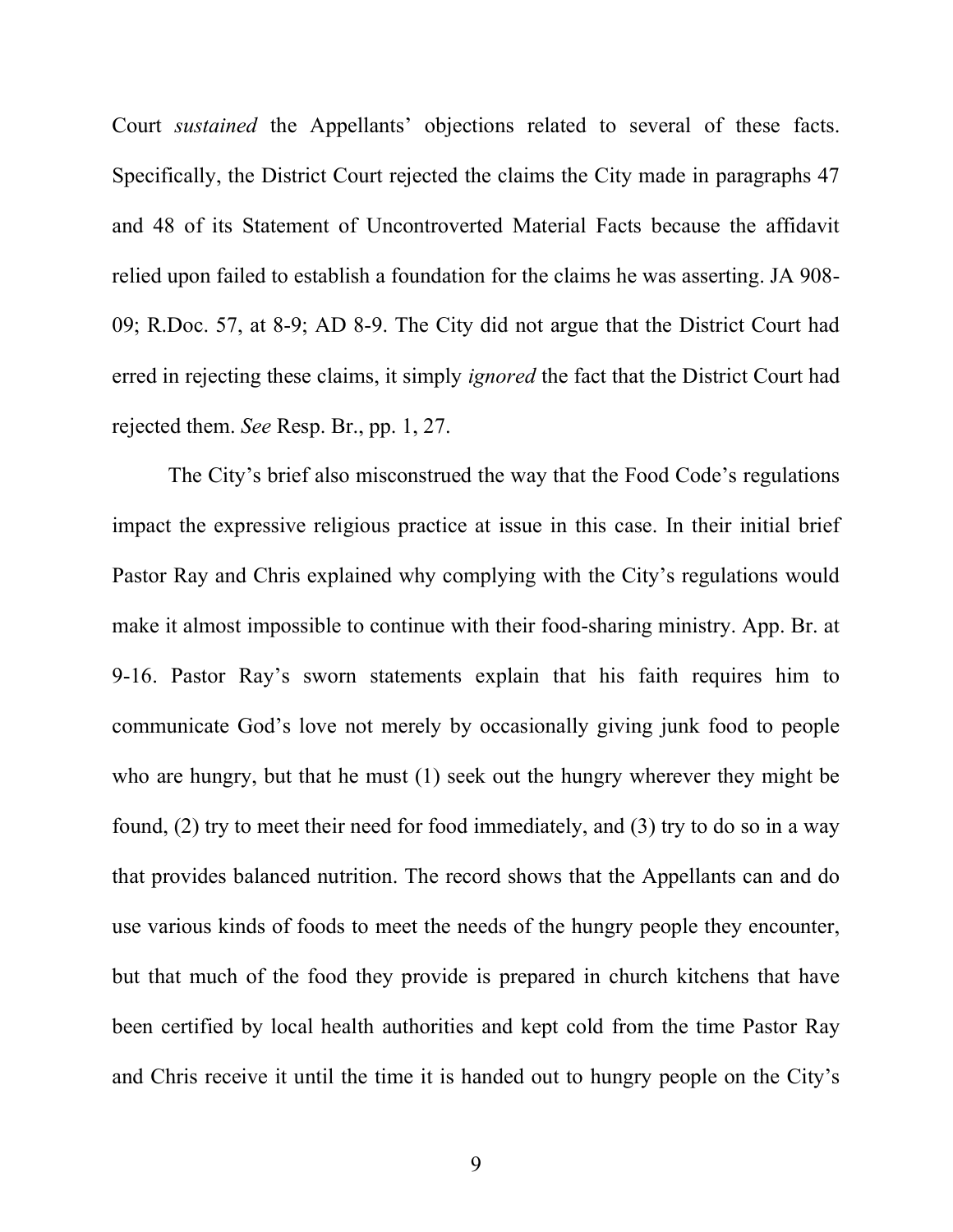streets and sidewalks. JA 123-27, 138, 151-52; R.Doc. 35-3, at 29-33, 44, 57-58; JA 194-96, 203, 221; R.Doc. 35-4, at 11-12, 20, 38; JA 262; R.Doc. 36-1, at 2; JA 272; R.Doc. 36-2, at 2.

The City's brief tried to minimize the impact of its Food Code in several ways. First, the City repeatedly insisted that the ordinance only applies to those who might distribute "potentially hazardous food" and that the Appellants would not need a permit to distribute "pre-packaged food items or whole fruit". See Resp. Br., at 2-3, 10-12, 21-24, 26, 28, 30. The Appellants have always disputed this contention. JA 610; R.Doc. 44, at 7. The City contends that Pastor Ray and Chris are subject to its regulations because their act of sharing food with the homeless renders them "food establishments" within the meaning of the Food Code. Although the Appellants believe those who drafted the Food Code only intended for it to be applied to persons engaged in the commercial production and distribution of food, the plain text of the Food Code is indeed broad enough to sweep in even ordinary citizens who share food with each other in noncommercial settings. But if, as the City insists, the Food Code applies to ordinary citizens like Pastor Ray and Chris it is absurd for the City to also argue that they only have to get permits from the City if they are distributing "potentially hazardous food." The record makes clear that the Appellants use a vehicle to carry food to the various locations within the City where they seek out hungry people to share food with. JA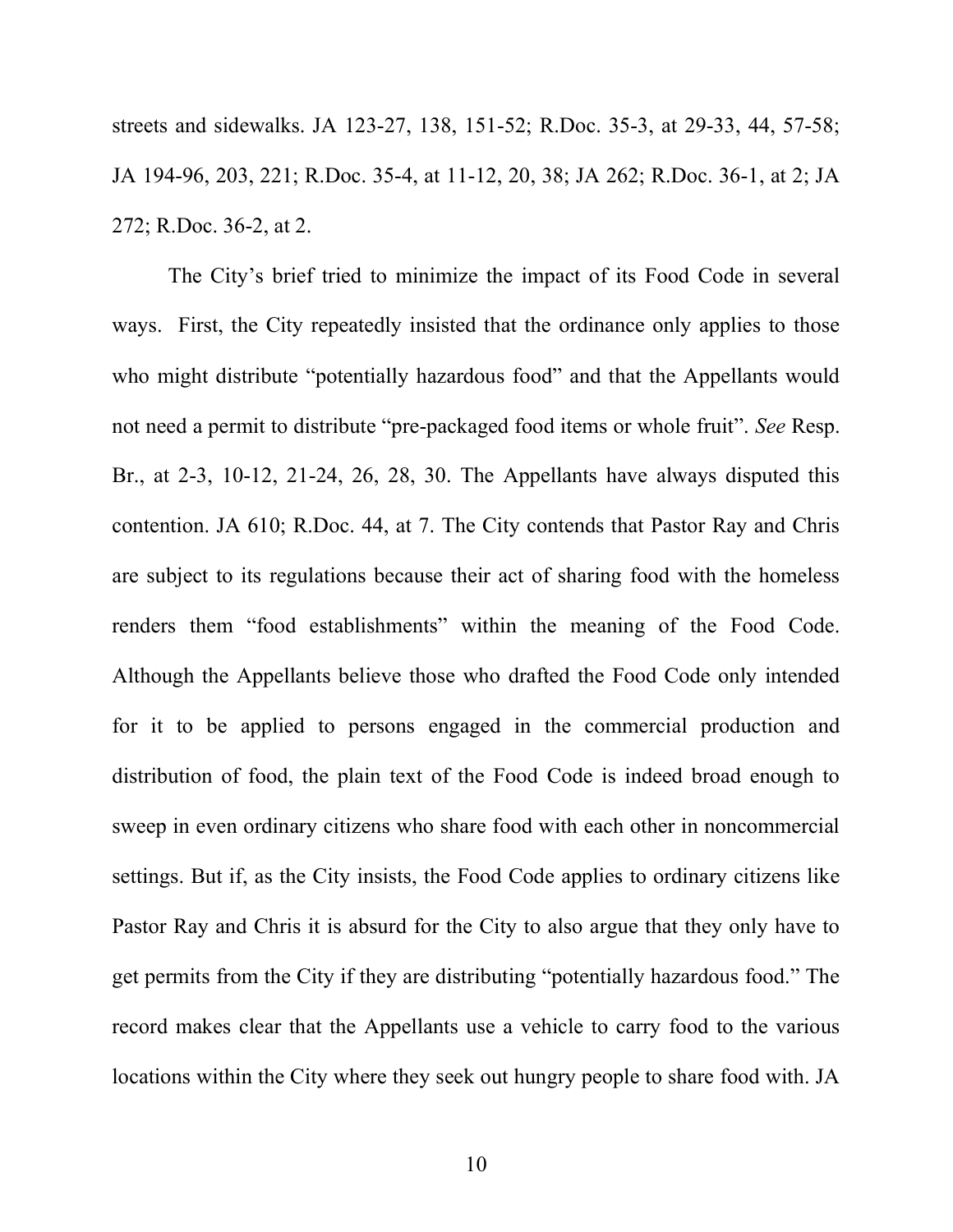111, 167; R.Doc. 35-3, at 17, 73; JA 205, 215; R.Doc. 35-4, at 22, 32. This means that Pastor Ray and Chris certainly fall within the definition of a "Mobile Food Establishment"—and the Food Code expressly requires those acting as a "Mobile Food Establishment" to obtain a permit even if they are sharing "only prepackaged, ready-to-eat FOOD or drink and/or whole, uncut fruit and/or vegetables from an APPROVED source." JA 610; R.Doc. 44, at 7; JA 804, 818-23, 833. Rather than to try to explain why Pastor Ray and Chris might fall outside the definition of "Mobile Food Establishment" and its attendant requirements, the City simply ignores this part of the ordinance.

As for the other ways in which Pastor Ray and Chris have contended that the Food Code substantially burdens their expressive, religious act of sharing food with the homeless wherever they might be found, Pastor Ray and Chris clearly noted the importance to their faith of meeting the needs of hungry people immediately, specifying that "there is no adequate substitute for being able to act immediately to help relieve the hunger from which a homeless person may be suffering." JA 156; R.Doc. 35-3, at 62; JA 267-68; R.Doc. 36-1, at 7-8; JA 275; R.Doc. 36-2, at 5; JA 638; R.Doc. 44-1, at 8. The record also shows that Pastor Ray's religious practice would be severely burdened by the Food Code's regulations that prohibit him from immediately providing hungry persons with food he had close at hand and knew to be wholesome and nutritious. JA 538-39;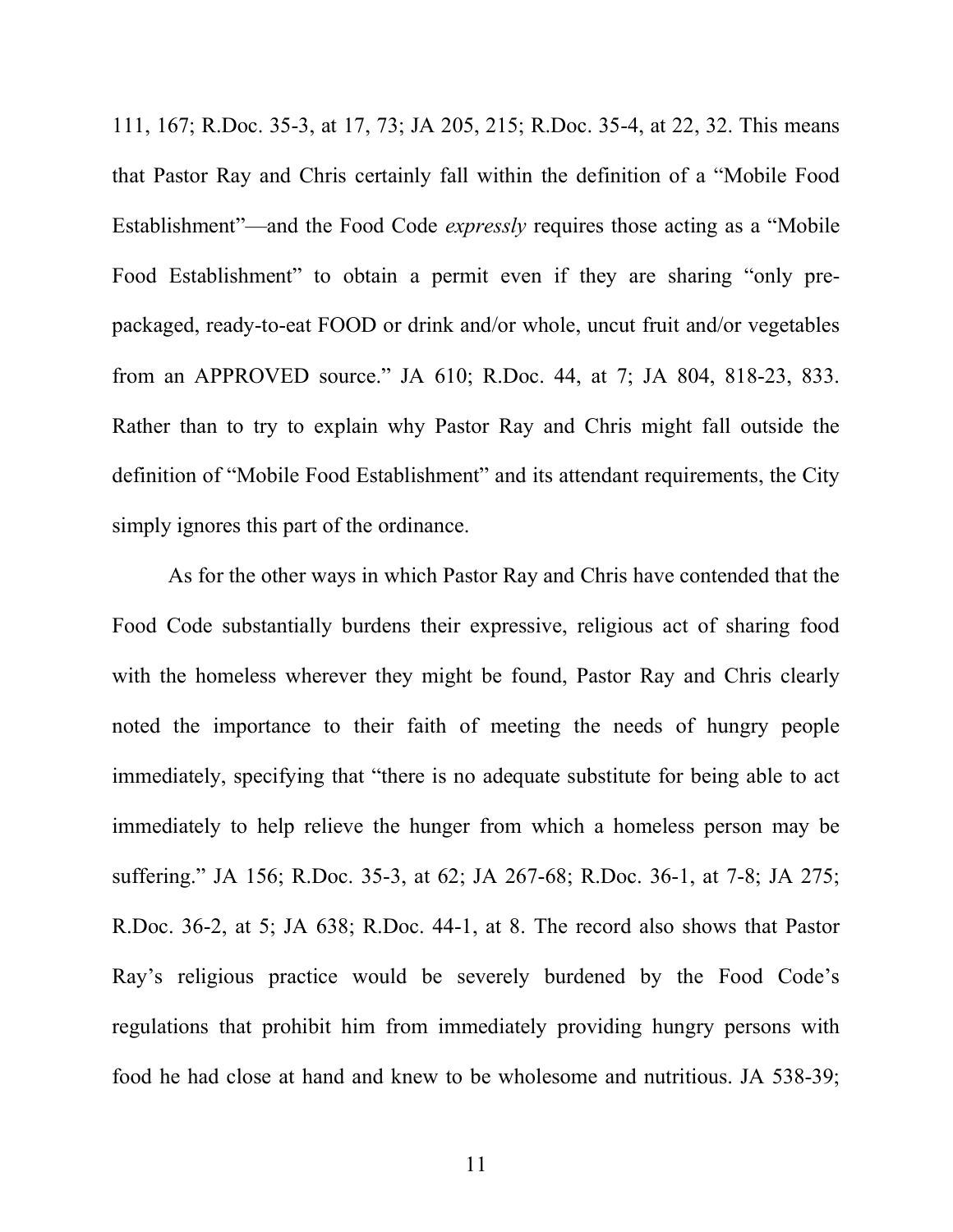R.Doc. 37, at 21-22; JA 626-27; R.Doc. 44, at 23-24; JA 638; R.Doc. 44-1, at 8. Although the City contends (erroneously) that the Food Code would allow Pastor Ray to provide something other than "potentially hazardous foods," it cannot point to any part of the record that might contradict his statements about the burden on his religious practice if the Food Code does, in fact, require him to obtain a permit before providing food prepared in locally-certified church kitchens to meet the needs of hungry persons he encounters on the City's streets and sidewalks. The City also offered no serious rebuttal of the Appellants' statement that providing food to the hungry is a uniquely important religious and expressive act and that meeting homeless persons' other physical needs by providing non-food items is not an adequate substitute for providing them food in accordance with Jesus's commands. JA 268; R.Doc. 36-1, at 8; JA 275; R.Doc. 36-2, at 5; JA 520; R.Doc. 37, at 3; JA 575; R.Doc. 43, at 3; JA 612-13; R.Doc. 44, at 9-10; JA 631; R.Doc. 44-1, at 1.

The City attempted to dispute the Appellants' statements as to their inability to pay the fees that would accrue if the City forces them to obtain permits before they can share food with the homeless. Resp. Br. at 14. Although the City characterizes the burden as "a small fee of twenty-five dollars," the record shows that obtaining a Temporary Food Permit for each of the 200 to 250 days each year that Pastor Ray and Chris seek out and feed the homeless would result in a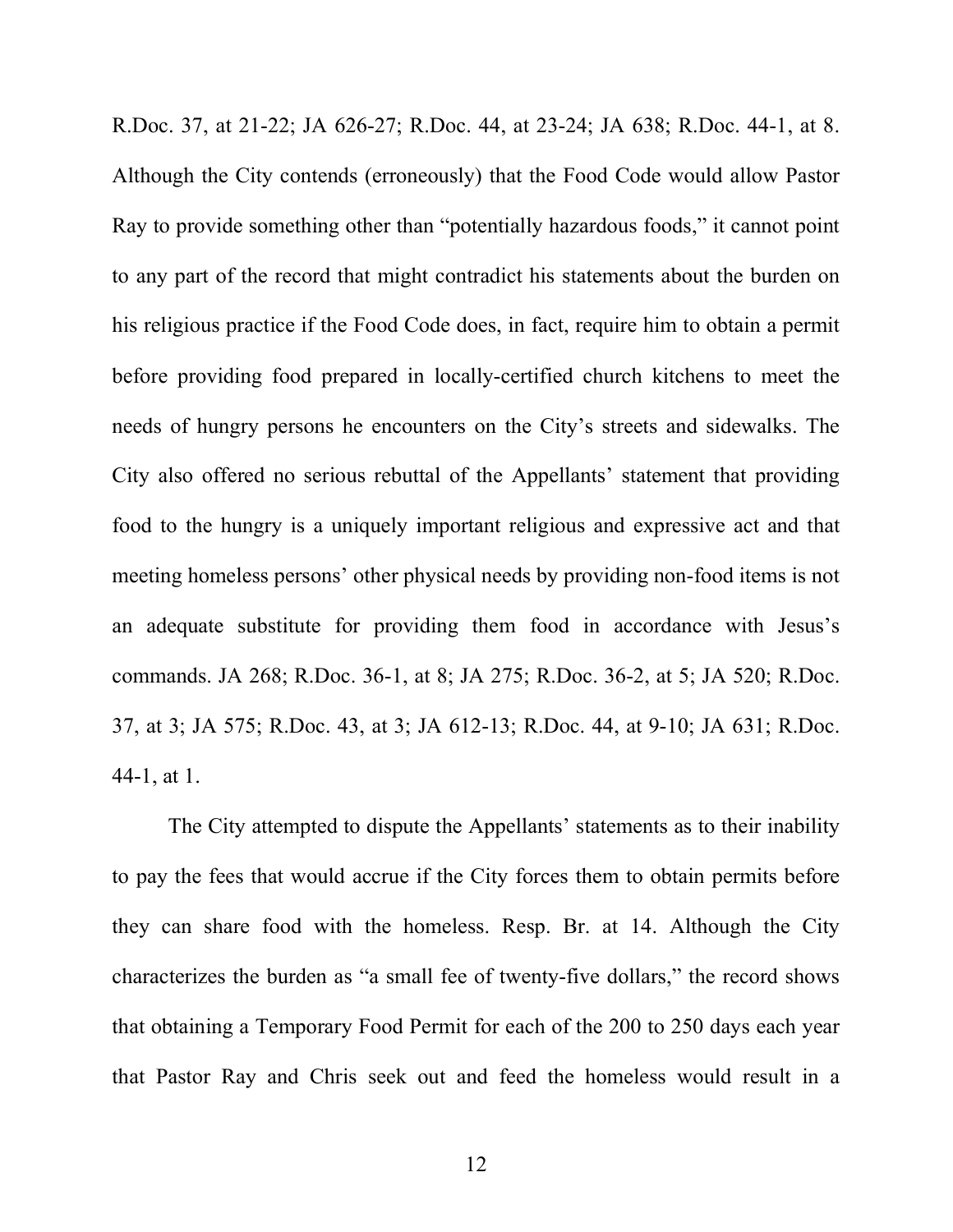minimum cost of \$5,000 (for 200 days, if only one of them is required to obtain a permit) and a potential maximum cost of \$12,500 (for 250 days, if both of them are required to obtain a permit). JA 634-45; R.Doc 44-1, at 4-5. These dollar figures do not include the additional \$10 per day cost if the Appellants wish to avoid the two-day delay between submitting an application for a Temporary Food Permit. As the Appellants both testified, these costs do not just pose a minor difficulty for their ministry—the windfall the City is demanding for itself would make it impossible for them to continue their ministry. JA 130, 153-54; R.Doc. 35-3, at 36, 59-60; JA 266-67; R.Doc. 36-1, at 6-7; JA 274-75; R.Doc. 36-2, at 4-5.

The City similarly attempts to handwave away the testimony showing that when Pastor Ray and Chris are seeking out hungry people in the City they are physically unable to bring with them the washtubs, shelter, and handwashing facility that the Food Code would require. JA 167-68; R.Doc. 35-3, at 73-74; JA 274; R.Doc. 36-2, at 4; JA 534-35, 537; R.Doc. 37, at 17-18, 20. The City's brief says that the Appellants' claims in this regard are "unconvincing." Resp. Br. at 14. But the Appellants included their inability to provide these items in conjunction with their food sharing ministry as part of their Statement of Uncontroverted Material Facts, and the City did not present any evidence to the contrary. JA 597- 98; R.Doc. 43, at 25-26. Consequently, this Court must accept that Pastor Ray and Chris are unable to comply with these regulatory requirements while they are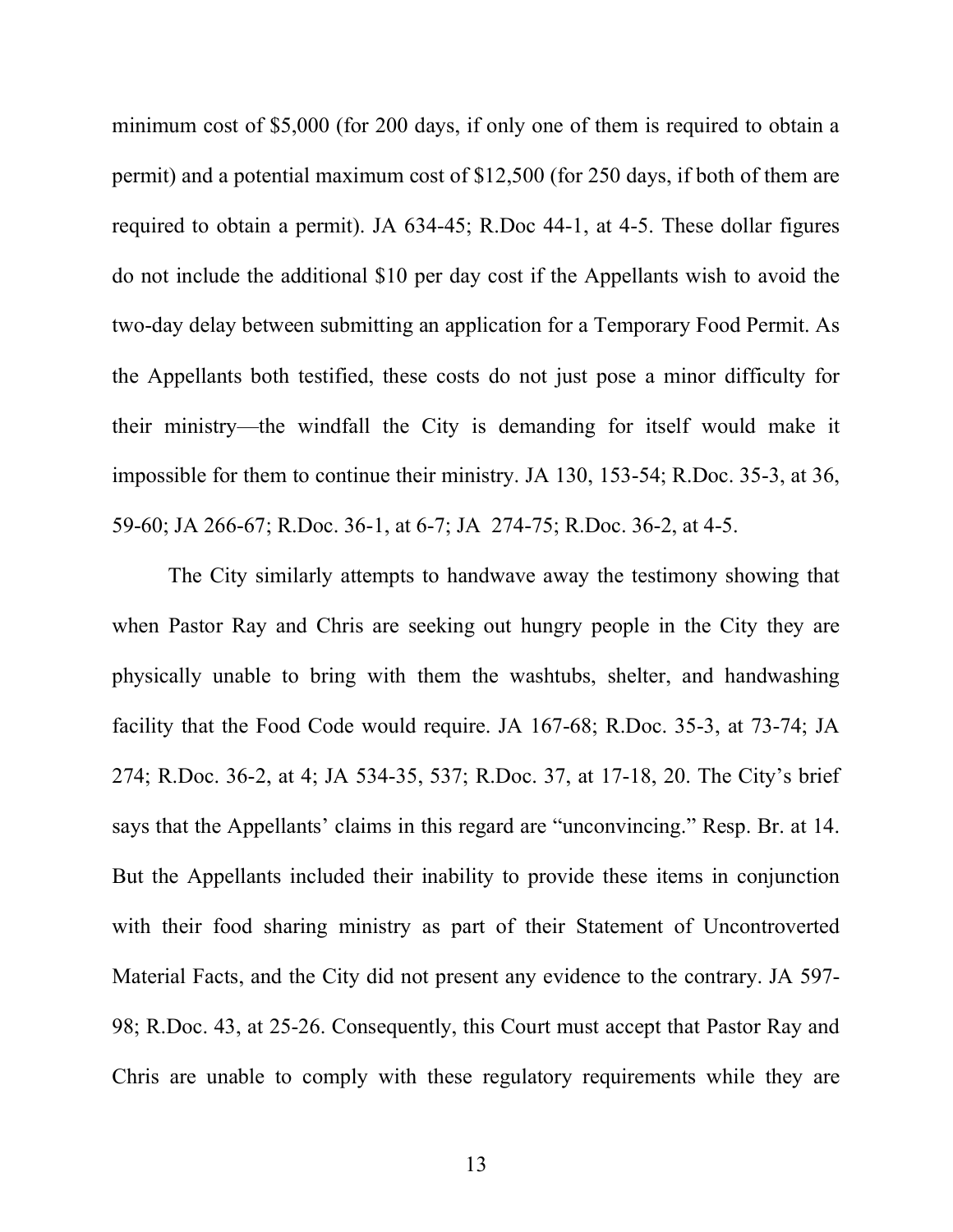engaged in their expressive, religious act of seeking out and providing food to homeless persons on the City's streets and sidewalks.

The plain text of the Food Code shows that compliance with its regulations will not just make it more expensive for Pastor Ray and Chris to engage in this expressive act of worship—it would make it virtually impossible for them to fulfill all three of the crucial aspects set out above. Even if the Food Code allowed them to distribute prepackaged food or whole fruit without a permit, they could only do so from one set location or else they would be operating as a Mobile Food Establishment. Obtaining Temporary Food Permits would not only require them to remain in one set location, it would also require them to pay thousands of dollars in fees as well as to obtain and have on hand the equipment the regulations require. Obtaining a permit to operate as a Mobile Food Establishment would allow Pastor Ray and Chris to move about in search of hungry people to help, but it would also subject them to an entire range of additional costly and burdensome regulations. In sum, the City's application of the Food Code to the Appellants forces them to choose between engaging in this expressive form of religious worship in the manner dictated by their faith or violating the law. Because the Food Code does not allow Pastor Ray and Chris to (1) seek out the hungry wherever they might be found, (2) try to meet their need for food immediately, and (3) try to do so in a way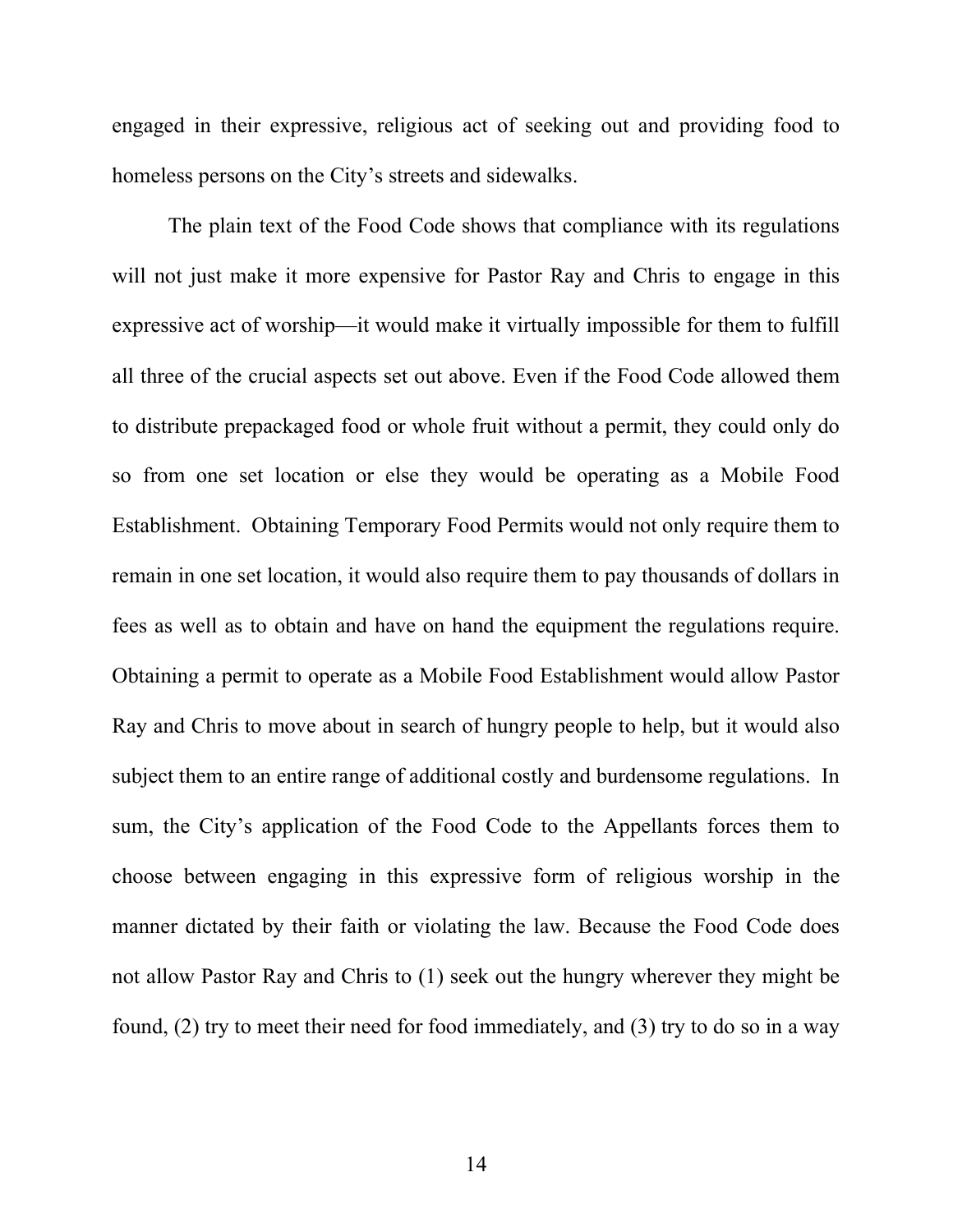that provides balanced nutrition, the Food Code substantially burdens their freedom of expression and their free exercise of religion.

#### II. The record in this case calls into question the seriousness of the City's alleged interest in preventing the spread of foodborne illness.

In order to survive intermediate scrutiny, the City bears the burden of showing that the challenged regulations are supported by a substantial government interests and that they are no greater than is essential to the furtherance of the government's asserted interest. The City has asserted that the Food Code's regulations are generally intended to prevent the spread of foodborne illness; the Appellants have not disputed this claim. But the City offered no evidence regarding how foodborne illness affect the City and although it claimed that the Food Code "requires those who are distributing potentially hazardous foods, whether or not for cost, to obtain a temporary food permit," the record actually shows that the City does not usually enforce the Food Code against those not engaged in the commercial preparation and distribution of food. This lax approach to enforcement calls into question the seriousness of the City's alleged interest in applying the challenged regulations against the Appellants.

That the government has a compelling interest in limiting threats to the public health and safety does not lead inexorably to a conclusion that the government may justify any restriction on citizens' constitutional rights simply by claiming that the restriction is intended to protect some aspect of the public health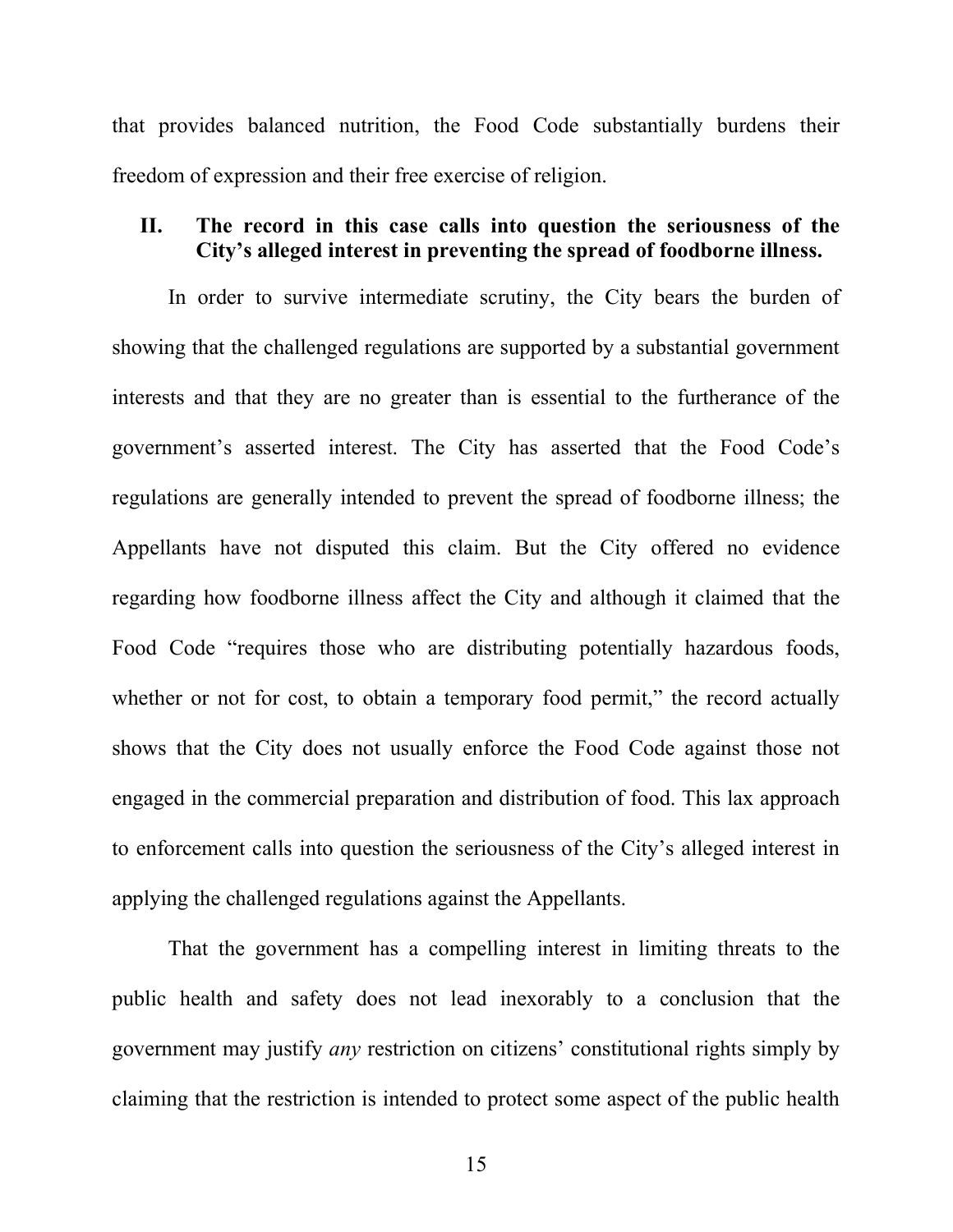and safety. As this Court held in Johnson v. Minneapolis Park and Recreation Bd., 729 F.3d 1094, 1099 ( $8<sup>th</sup>$  Cir. 2013), it is not enough for the government "to recite an interest that is significant in the abstract; there must be a genuine nexus between the regulation and the interest it seeks to serve." Furthermore, when the government alleges that certain restrictions are motivated by a particular interest but it declines to apply those restrictions in a number of circumstances where the asserted interest would seem to be implicated, courts may develop serious doubts about the seriousness of the government's asserted interest. See Brown v. Entertainment Merchants Assn., 564 U.S. 786, 802 (2011); see also Johnson at 1100.

The record in this case shows that, despite the City's stated concern about the risks of foodborne illness, it made only the most cursory effort to provide a factual basis explain how foodborne illness affects the City. Neither did the City offer any evidence to explain why, given its alleged concerns about foodborne illness, it does not require compliance with the Food Code where non-homeless persons are sharing meals with other non-homeless persons; the record shows that non-homeless persons may freely share food with "family, friends, and acquaintances" at potluck dinners, barbeques, house dinner parties, and/or tailgating parties. JA 83; R.Doc. 35, at 3; JA 93; R.Doc. 35-2, at 3. The record also reveals that the City's Director of Public Safety, Jimmie Edwards, stated that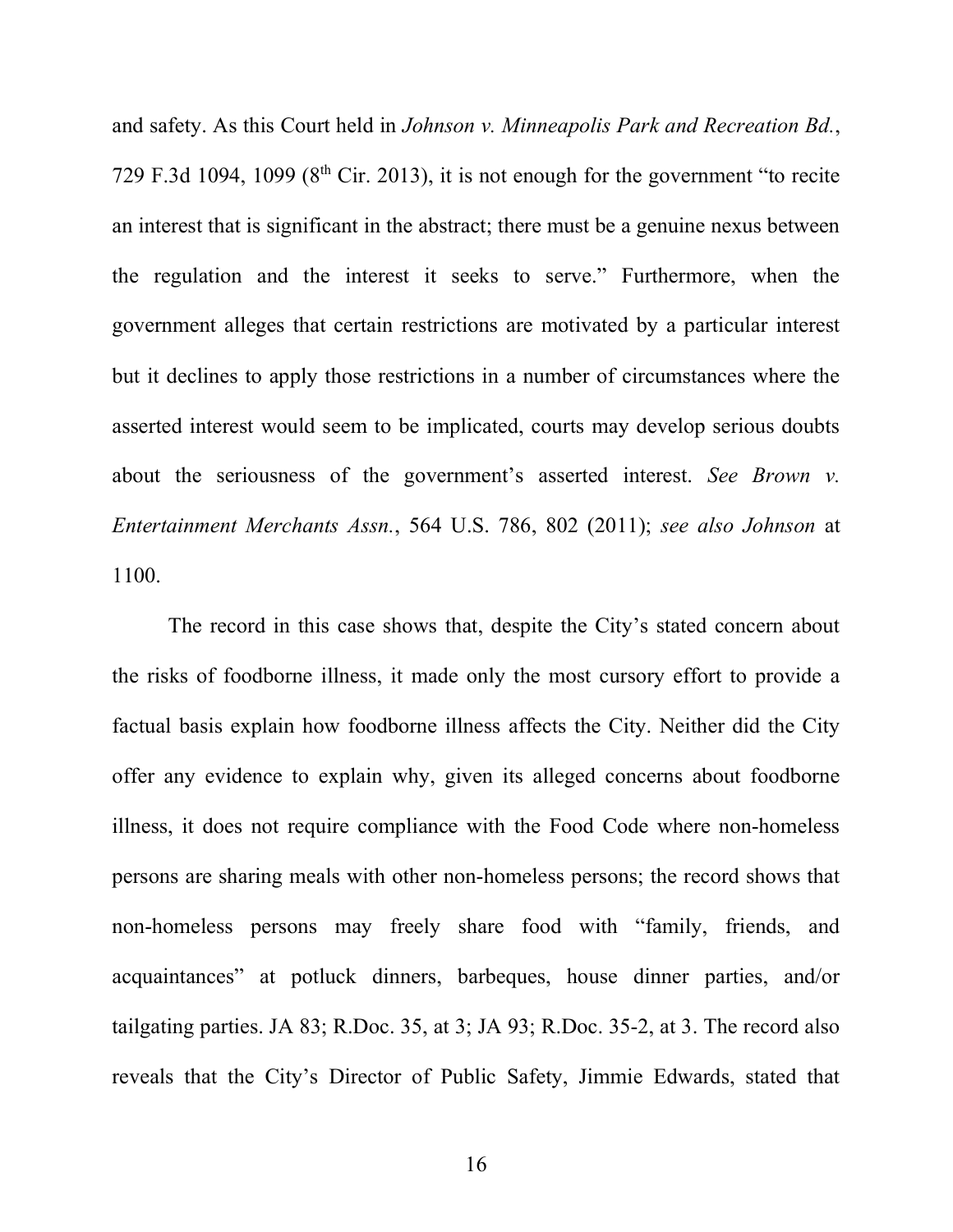"Issuing citations for this type of offense is not a priority for the City of St. Louis." JA 80; R.Doc. 34-1, at 1. Taken as a whole, the paucity of evidence concerning the impact of foodborne illness on the City, combined with the City's demonstrably lax approach to enforcing the Food Code against those who are not engaged in the commercial preparation or distribution of food,<sup>2</sup> strongly suggests that the City is not seriously concerned about the risk that foodborne illness might present if Good Samaritans like the Appellants are able to share food with the homeless without first obtaining permits from the City.

#### **CONCLUSION**

For the foregoing reasons, the District Court ought to be reversed.

Respectfully submitted,

 $\sum_{i}$  RA

David E. Roland Mo. Bar #60548 FREEDOM CENTER OF MISSOURI P.O. Box 693 Mexico, MO 65265 Phone: 573.567.0307 Email: dave@mofreedom.org

<sup>&</sup>lt;sup>2</sup> The Appellants have made clear throughout this litigation that they do not question the City's interest in or commitment to applying the Food Code to those who *are* engaged in the commercial preparation or distribution of food. JA 14-15, 259, 536, 627, 679.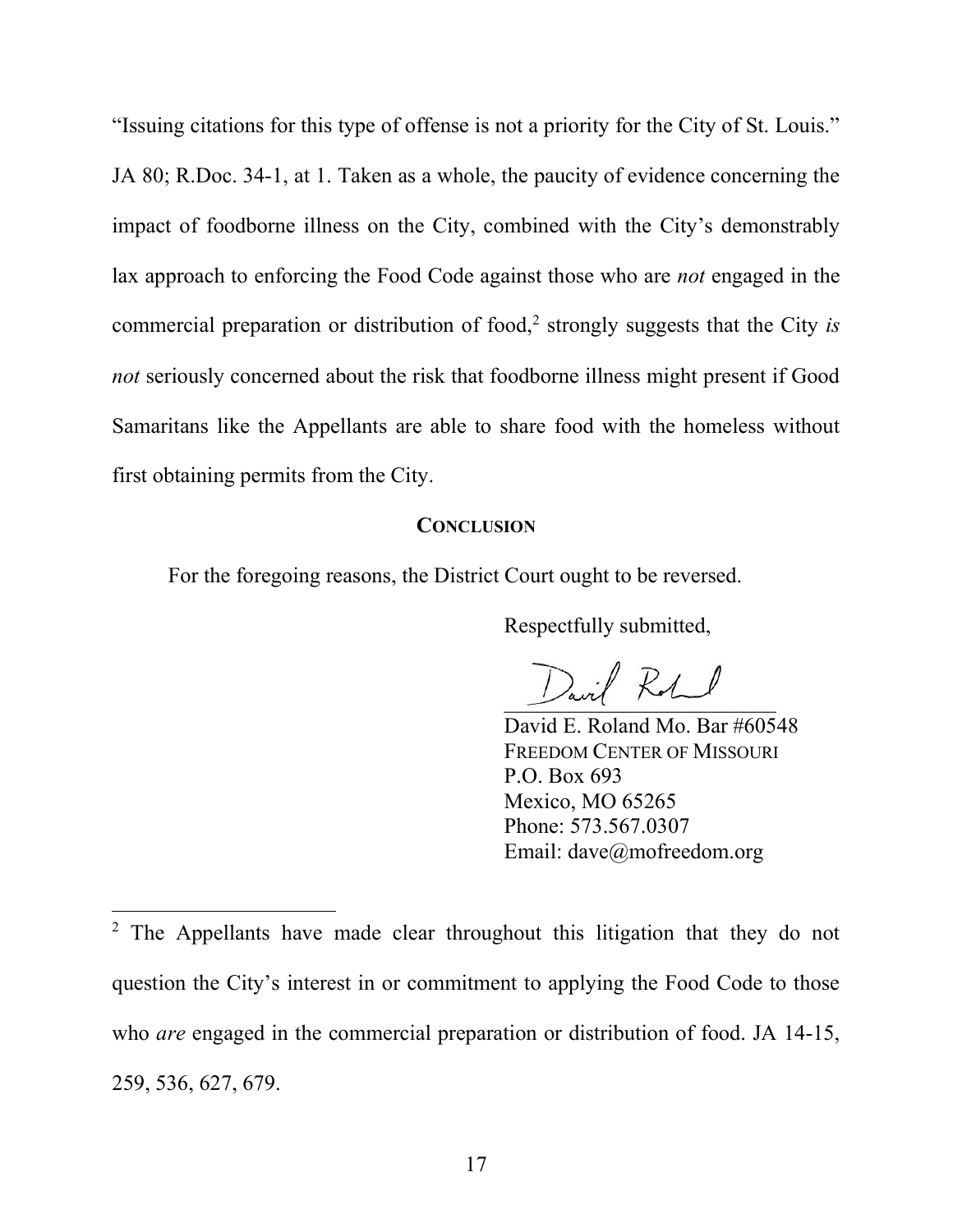#### CERTIFICATE OF COMPLIANCE

 The foregoing complies with the word limit established by Fed. R. App. P. 32 (a)(7)(B)(i) as it contains, exclusive of those provisions exempted by Fed. R. App. P. 32(f), 4,272 words. It also complies with the typeface and style requirements of Fed R. App. P.  $32(a)(5)$  and  $32(a)(6)$ , because this document has been prepared using a proportionally spaced typeface in Microsoft Word 365 in Times New Roman, 14 point font.

 Pursuant to 8th Cir. R. 28A(h)(3), Appellant states that electronic copies of this brief and addendum were "generated by printing to PDF from the original word processing file."

 Pursuant to 8th Cir. R. 28A(h)(2), Appellants also state that the brief has been scanned for viruses the document is virus-free.